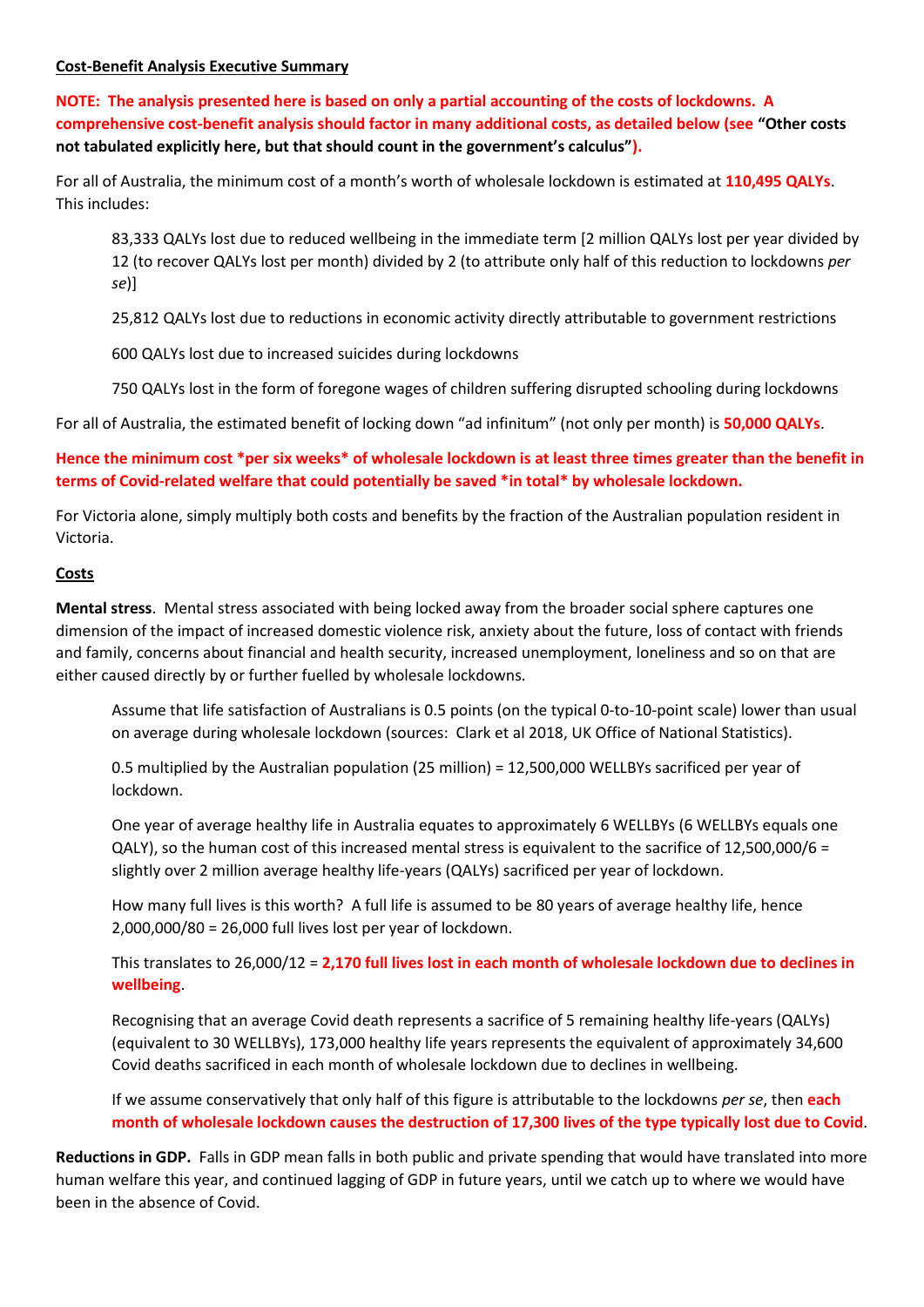Assume that half the projected loss to Australian GDP is due to the lockdowns per se (see Appendix for full argument). Present projections of GDP falls, coupled with a conservative assumption that only government expenditure, not private expenditure, buys welfare, **the minimum projected loss per month of lockdowns is estimated at 25,812 QALYs, or 5,162 lives of the type typically lost due to Covid.**

**Violence.** When mental stress becomes extreme, suicides and domestic violence can be the result.

Lifeline [\(https://www.lifeline.org.au/resources/data-and-statistics/\)](https://www.lifeline.org.au/resources/data-and-statistics/) reports that there are 8 suicides per day on average in normal times. Professor Ian Hickie, co-director of the Brain and Mind Centre at the University of Sydney, says suicides are expected to rise 25% over the next five years

[\(https://www.news.com.au/lifestyle/health/health-problems/the-silent-death-toll-of-covid19-revealed](https://www.news.com.au/lifestyle/health/health-problems/the-silent-death-toll-of-covid19-revealed-huge-25-per-cent-jump-in-suicides-each-year/news-story/b4154626a16c9cc25c3b79b7880041ef)[huge-25-per-cent-jump-in-suicides-each-year/news-story/b4154626a16c9cc25c3b79b7880041ef\)](https://www.news.com.au/lifestyle/health/health-problems/the-silent-death-toll-of-covid19-revealed-huge-25-per-cent-jump-in-suicides-each-year/news-story/b4154626a16c9cc25c3b79b7880041ef).

Assuming that the increase in suicides due to wholesale lockdowns *per se* is only 10% from the baseline level of 8 per day, this translates to an additional 24 suicides per month directly attributable to lockdown. Suicide typically claims people far younger (average age 44) than those claimed by Covid-19. Assuming that the average person lost to suicide has 25 healthy life years remaining (as compared to 5 healthy life years for an average person lost to Covid), **each month of wholesale lockdown is estimated to produce (24 x 25)/5 =) 120 lives lost of the type typically lost to Covid, from suicide.** This equates to 120 x 5 = 600 QALYs lost per month.

Further studies about the link between the Covid crisis and suicide are available here: [https://lifeinmind.org.au/research/australian-covid-19-suicide-research/covid-19-suicide-research-papers](https://lifeinmind.org.au/research/australian-covid-19-suicide-research/covid-19-suicide-research-papers-guidance-notes)[guidance-notes](https://lifeinmind.org.au/research/australian-covid-19-suicide-research/covid-19-suicide-research-papers-guidance-notes)

**Losses due to schooling disruptions.** When children stay home from school, their learning suffers and their parents' productivity suffers.

Looking only at the cost of children's online rather than face-to-face learning in terms of foregone wages, I have estimated a conservative future cost of \$75 million in a peer-reviewed paper recently accepted to the *Australian Journal of Labour Economics*. Assuming a high willingness-to-pay of \$100,000 per QALY, this cost represents the cost of saving 750 QALYs, or (recalling that a Covid death on average represents a sacrifice of 5 QALYs) **150 lives lost of the type typically lost to Covid, in the form of foregone wages of children** who have suffered disrupted schooling during lockdowns.

### **Other costs not tabulated explicitly here, but that should count in the government's calculus**

Increased non-lethal self-harm during lockdowns

Increased (lethal and non-lethal) domestic violence during lockdowns

Reduced worker productivity during lockdowns

Crowded-out healthcare during lockdowns (missed cancer screenings, stroke treatments, surgeries, etc) resulting in more deaths and suffering of non-Covid causes

IVF babies not born due to the inability to attend fertility treatments during lockdown, and age-based expiration of fertility opportunities during the wait

The negative effects now and in future years of bad habits inculcated during lockdowns in both children (less play, less outside time, less sociability, less health, more fear) and workers (less productivity, less health, and less motivation)

Increased mental stress, self-harm, and violence in future months when people face higher unemployment created by the lockdowns [\(https://www.bloomberg.com/news/articles/2020-07-13/australia-s-effective-unemployment](https://www.bloomberg.com/news/articles/2020-07-13/australia-s-effective-unemployment-rate-13-3-frydenberg-says)[rate-13-3-frydenberg-says,](https://www.bloomberg.com/news/articles/2020-07-13/australia-s-effective-unemployment-rate-13-3-frydenberg-says) Clark et al 2018), including the decade-long "scarring effect" of entering a job market in the midst of a recession

**Benefits (again using conservative assumptions, biased in favour of lockdowns):**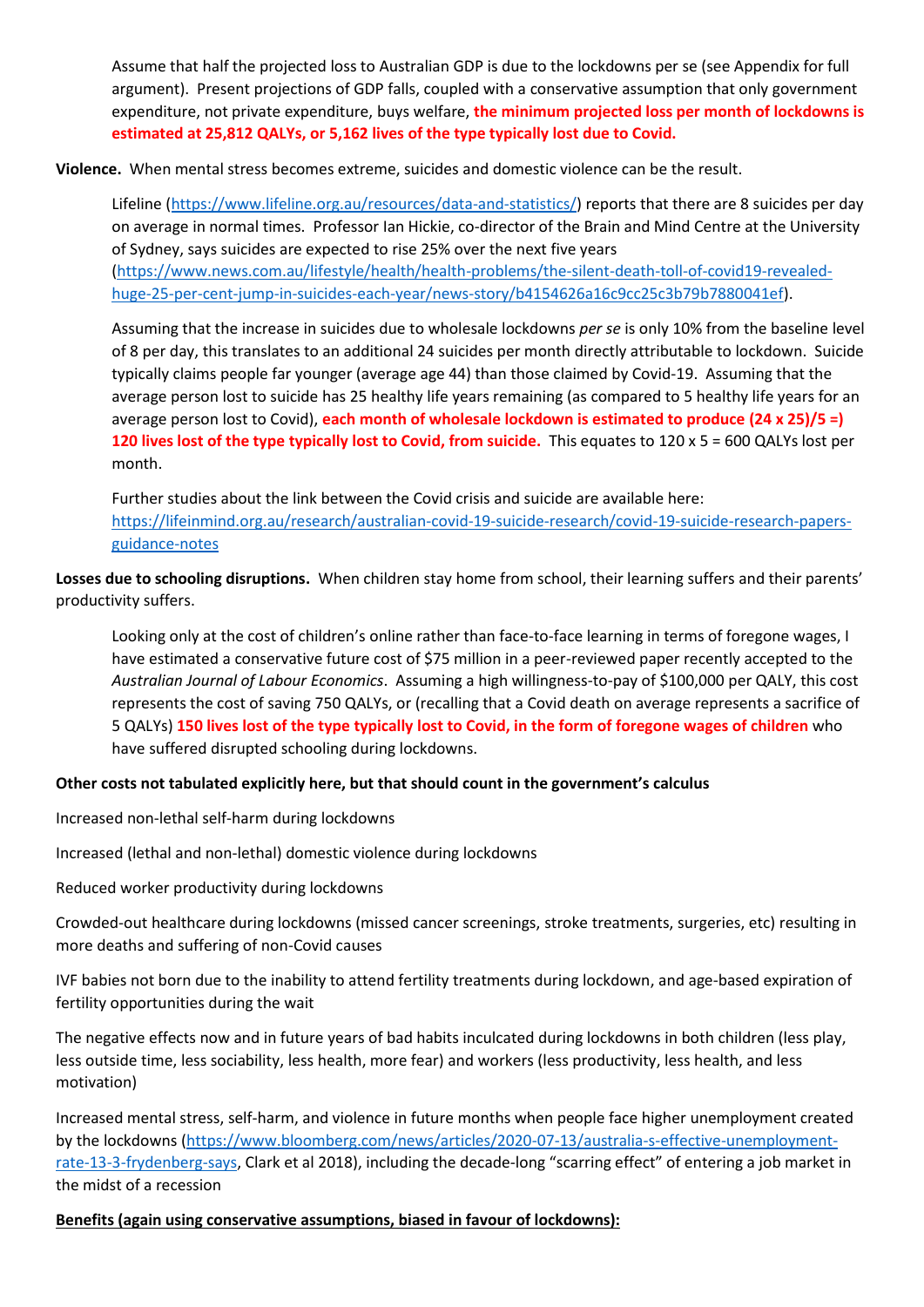An average "Covid death" (given people who die of Covid are on average older and with co-morbidities) represents a loss of five QALYs. Assume that the equivalent of 10,000 Covid deaths in Australia – 0.04% of the country's entire population – were avoided directly by wholesale lockdowns per se. This assumes that the vast majority of the difference between our recorded per-capita deaths to date and those recorded in Sweden – deaths which totalled .056% of their population – would occur in the absence of wholesale lockdowns, which is an assumption extremely biased in favour of wholesale lockdowns saving lives on net relative to the alternative of targeted protection of the vulnerable, in spite of the lack of solid evidence for this assumption.

This assumption of 10,000 deaths can alternatively be thought of as an aggregate figure that includes not only actual deaths, but also the "death equivalent" of aggregated lower quality of life in the short run for those who become symptomatic but do not die, and for those suffering longer-run damage from the virus.

This translates to a maximum of **50,000 QALYs saved in total** by wholesale lockdowns.

Given that one QALY equates to about 6 WELLBYs in Australia, this translates to an estimate of **300,000 WELLBYs saved directly by wholesale lockdowns**.

What would society usually be willing to pay to save 50,000 QALYs? At a very high rate of \$100,000 per QALY, **saving this amount of human welfare would be worth paying \$5 billion – equivalent to 0.34% of GDP**.

#### **APPENDIX**

#### **What fraction of the current and future economic contraction is directly attributable to lockdowns** *per se***?**

The Imperial College study of Miles et al (2020) into the costs and benefits of lockdowns in the UK finds the direct effect of lockdowns on economic activity to be direct and large:

*Deb et al (2020) found that lockdowns reduced economic activity in the UK by 15% in the 30 days after they were adopted. They find that stay-at-home requirements and workplace closures are the costliest in economic terms. Preliminary estimates from the UK Office for National Statistics showed a slightly more than 20% fall in GDP in April 2020, the first full month after the lockdown. Tracking the immediate effects of policies (and not the external environment) across countries, Bonadio et al (2020) put the impact on output and incomes (i.e. GDP) of policies to counter the spread of the infection on GDP averaged across 64 countries even higher, at around 30%.*

*Aum et al (2020) estimate that around one-half of all job losses in the UK and US can be attributed to lockdowns. Coibion et al (2020a) estimate that there were 20 million lost jobs in the US by April 8th triggered overwhelmingly by government restrictions. In a follow-up paper the same authors undertake surveys of behaviour and economic outcomes across US regions with different degrees of restrictions. They conclude:*

# *"We observe a dramatic decline in employment and consumer spending as well as a bleak outlook for the next few years. Our estimates suggest that this economic catastrophe can be largely accounted by lockdowns."*

This is now also the consensus in the economic forecasting literature. Economic pain like unemployment and GDP contraction remain while restrictive policies remain, with strong recovery only coming after that, and stalling if restrictions are reimposed. The main Bank of England scenarios, for example, depict economic recovery as being dependent on the lifting of restrictions (Table 1A, Bank of England May Monetary Policy Report).

In Australia too, the consensus is that restrictions and economic decline are causally linked. The Reserve Bank of Australia says in its projections that "**The initial phase of the recovery is likely to be primarily driven by the easing in restrictions, which will lead to an improvement in employment outcomes as businesses re-open, as well as a pick-up in household spending**."

The RBA's most recent forecasts indicate that the Australian economy is losing 6% GDP on an annualised basis in the months of lockdowns. Taking the very conservative view that further lockdowns do not mean the eventual recovery will take any longer, we can then attribute a 6/12% GDP loss to an additional month of lockdown. That 0.5% of GDP is just over \$7 billion, implying \$2.5 billion in reduced future government spending using the rule of thumb that government expenditure equates to 36% of GDP.